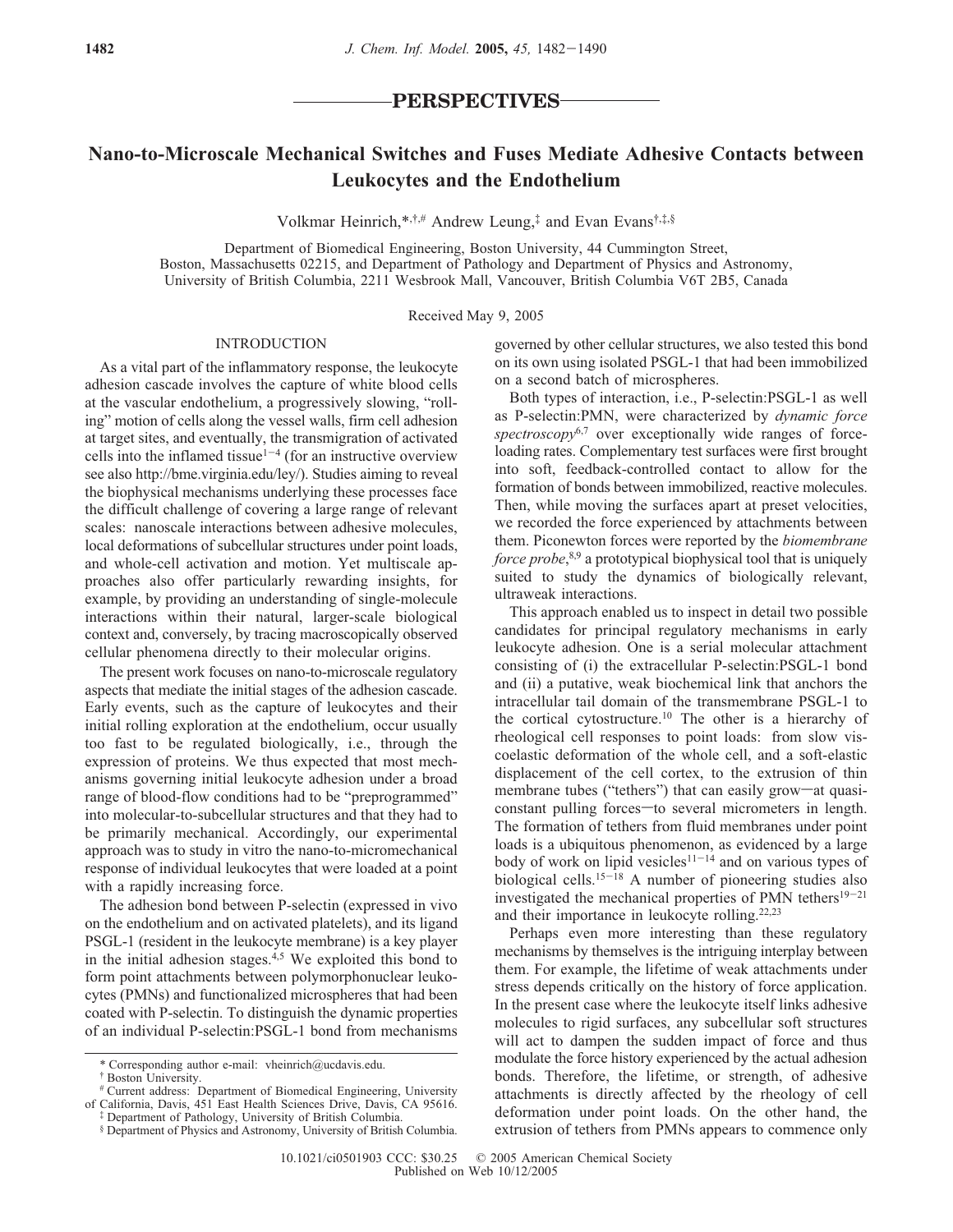after the cytoskeletal anchor of PSGL-1 has been released. This demonstrates how the failure of a nanoscale attachment may trigger the crossover between distinct regimes of the rheological response of the leukocyte, e.g., from soft-elastic displacement of the cell cortex to tether formation.

The present paper summarizes our recent results on a number of such mechanical, regulatory aspects of PMN adhesion that contribute to the stabilization of leukocyte rolling velocities within a narrow range despite wide variations in shear stresses.24-<sup>26</sup> Technical and methodological details of our approach have been published before.<sup>24-27</sup> Therefore, we will include here only the basic principles of experimental operation inasmuch as they are required to understand the interpretation of our results.

#### BACKGROUND

**Dynamic Force Spectroscopy** - **A Generic Approach to Characterize Weak Interactions.** Single-molecule force measurements have been performed with a variety of sensitive force-probe instruments. The required piconewton force resolution can be achieved, to varying degree, by the atomic force microscope (AFM), optical tweezers, the biomembrane force probe (BFP), magnetic pullers (often also called "magnetic tweezers"), and other force microscopes that have used specialized force transducers such as glass fibers or flow in a micropipet. The two most common protocols of force application using these instruments are force clamp and force ramp. Force clamps step up the applied force and then hold it constant at the desired value while recording distance changes that signify molecular events such as bond rupture or intramolecular transitions. In addition to changes in length, the quantity most interesting to assess molecular kinetics is simply the time that goes by until a transition occurs. On the other hand, force ramps increase the applied force gradually, preferably in a linear fashion. Since the applied force-loading rate is known, time and force are interchangeable (until a molecular transition occurs). It has become customary to record the transition force in this mode.

Since molecular-scale transitions are strongly mediated by the random impulses imparted by the thermal environment, lifetimes and transition forces are stochastic quantities. A large number of events need to be recorded to establish the most likely lifetime (at a given holding force) or transition force (at a given force-loading rate). Perhaps one of the most important fundamental insights gained from the interpretation of single-molecule force measurements is that the most likely transition force depends on the applied loading rate, $6$  just as the lifetime depends on the holding force. Therefore, the strength of a molecular interaction cannot be characterized by a single value of force. Any statement about the (most likely) rupture force of a weak molecular bond has to indicate, at the very least, the rate of force loading under which the force was measured. A more complete characterization of the molecular interaction must be based on measurements performed at a spectrum of loading rates (or holding forces). Dynamic force spectroscopy $6,7$  is a generic approach for the quantification of biomolecular interactions on the basis of such experimental spectra. It is independent of the particular force-probe instrument and has, indeed, been successfully used in the interpretation of data obtained with the BFP, AFM, optical tweezers, flow chambers, and other dynamic force techniques.



**Figure 1.** Schematic energy landscape governing the interaction of two biomolecules (pin and wedge symbols at the bottom).



**Figure 2.** Schematic energy landscape governing the interaction of two biomolecules (solid line, cf. Figure 1) and the impact of a mechanical potential contributed by pulling with a force probe (dashed line).

We start from the conceptual view of an *energy landscape* that governs the interaction between biomolecules (including intramolecular configurational transitions), as has been common in chemical kinetics since Arrhenius and Eyring. The simplest possible energy landscape for the formation/ release of a bond between two molecules is depicted schematically in Figure 1. It maps out the interaction energy along the optimum pathway of dissociation (the "reaction coordinate"). This path leads from a deep minimum-the bound state—over a single, sharp energy barrier to the free, unbound state. The rates of the unbinding ("forward") and rebinding ("reverse") transitions are given by (for notation see Figure 1)

$$
k_{\text{off}} = A_{\text{off}} \exp\left(-\frac{E_0 + E_{\text{b}}}{k_{\text{B}}T}\right), \quad k_{\text{on}} = A_{\text{on}} \exp\left(-\frac{E_{\text{b}}}{k_{\text{B}}T}\right) \tag{1}
$$

In solution, Eyring's prescription for the empirical attempt frequencies (prefactors to the exponentials) has to be augmented by the Brownian damping due to the liquid environment. Kramers' theory<sup>28</sup> has provided us with a physical basis for the interpretation of these prefactors in terms of the local diffusivity and of the shape of the energy landscape local to the minimum and the barrier.

Here, we are interested in the role of force, which primarily affects the exponentials. The main effect of adding the mechanical potential of a force probe to the interaction energy is a tilt in the energy landscape, pulling down the barrier as shown in Figure 2. (Small shifts in the positions of the minimum and the barrier can be neglected when dealing with deep, narrow minima and sharp barriers. We denote the fixed position of the barrier, or of the "transition state", relative to the bound state by  $x<sub>ts</sub>$ .) In the simplest case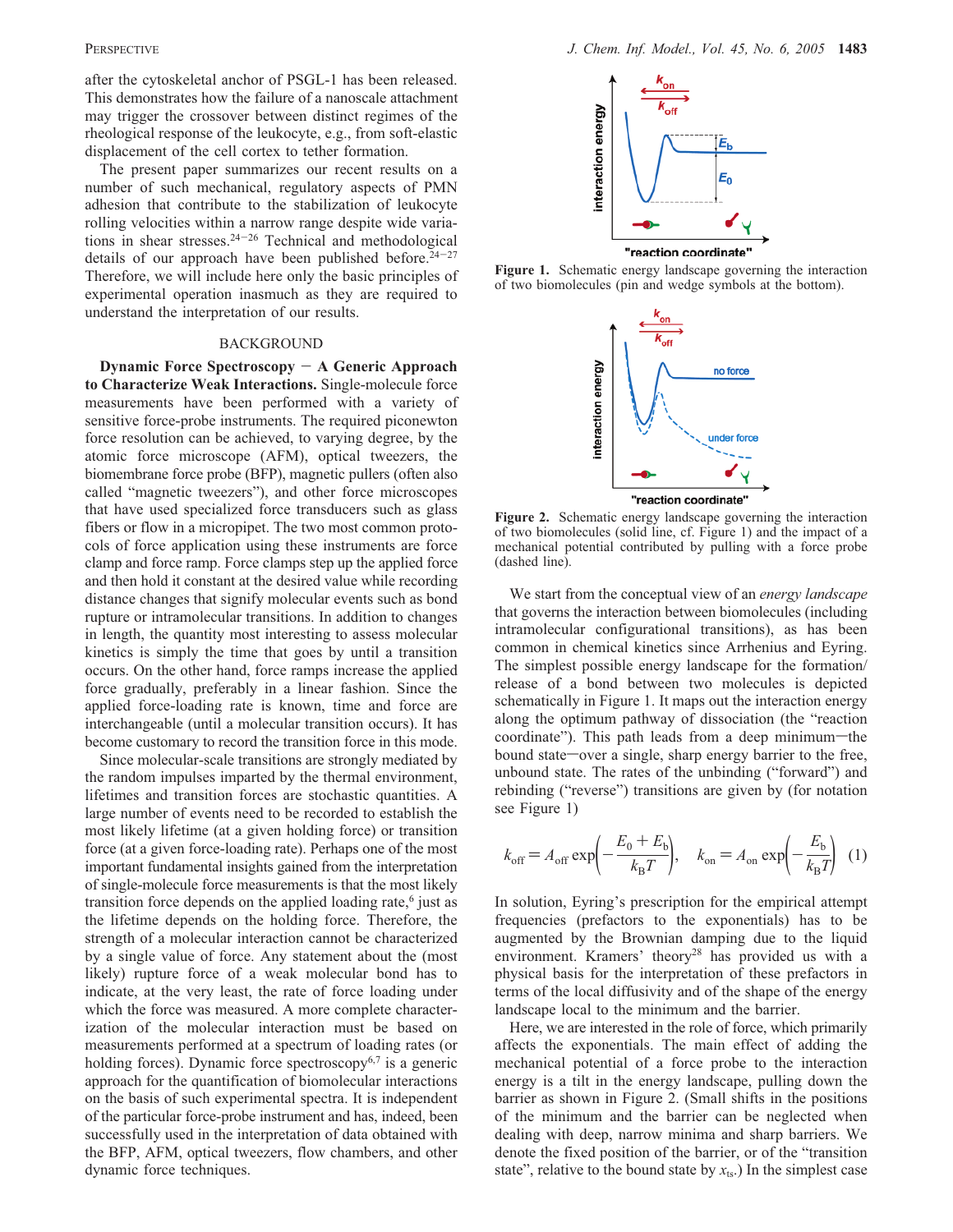of applying a force *f* that is roughly constant along the reaction coordinate, the reduction in barrier height,  $-fx_{ts}$ , is the dominating contribution to the change in the off-rate (eq 1):

$$
k_{\text{off}}(f) = A_{\text{off}} \exp\left(-\frac{E_0 + E_{\text{b}} - f_{\text{X}_{\text{ts}}}}{k_{\text{B}}T}\right) \tag{2}
$$

Denoting the spontaneous off-rate  $k_{\text{off,0}} \equiv k_{\text{off}}(0)$ , this is rewritten as

$$
k_{\text{off}}(f) = k_{\text{off},0} \exp\left(\frac{f x_{\text{ts}}}{k_{\text{B}} T}\right) = k_{\text{off},0} \exp\left(\frac{f}{f_{\beta}}\right) \tag{3}
$$

where the second equality introduces the characteristic force scale for rate exponentiation defined as  $f_\beta \equiv k_B T / x_{ts}$ . First proposed by Bell,<sup>29</sup> eq 3 clearly illustrates how force exponentially increases the rate of dissociation.

How can we make the connection between these general considerations and experimental force-ramp measurements that give us a distribution of transition forces? Reinterpreting traditional kinetic rate equations as master equations describing a Markov process, we may write for the present simple case

$$
\frac{dS_0}{dt} = -k_{off}S_0 + k_{on}(1 - S_0)
$$
\n(4)

*S*<sup>0</sup> is the normalized likelihood for occupancy of the bound state. Most force-probe experiments ramp the force too quickly, or use a clamping force too high, to allow rebinding. These experiments are thus performed *far from equilibrium*, causing the second term in eq 4 to vanish.

The solution of the remainder of eq 4 is nontrivial because *k*off depends on force (cf. eq 3), which in turn depends on time. Considering linear ramps in force and denoting the loading rate  $r_f \equiv f/t$ , we find

$$
\frac{\mathrm{d}S_0}{\mathrm{d}f} = -\frac{k_{\text{off},0}S_0}{r_f} \exp\left(\frac{f}{f_\beta}\right) \tag{5}
$$

The location of the peak in a measured distribution of transition forces can easily be calculated from eq 5 if one recognizes that the measured transition will occur most frequently at the force where the survival likelihood decreases most rapidly with force. Setting the derivative of eq 5 with respect to force to zero, and reinserting the original equation into the resulting right-hand side, we obtain for the most frequent transition force

$$
f^* = f_\beta \ln \left( \frac{r_f/f_\beta}{k_{\text{off,0}}} \right) \tag{6}
$$

This hallmark result of DFS appeared first in 1997.<sup>6</sup> It predicts a logarithmic dependence of the most frequent transition force  $f^*$  on the loading rate  $r_f$  for the simple case shown in Figure 2. It also clearly illustrates that *two* parameters are needed to characterize even the simplest biomolecular interaction: the generalized interaction strength given by the force scale  $f_\beta$  and the apparent unstressed offrate (or inverse lifetime)  $k_{\text{off,0}}$ .



Figure 3. Video-micrograph (top)<sup>25</sup> and sketch (bottom) depicting a biomembrane force probe (BFP, on the left) and a test neutrophil held in a facing micropipet (on the right). The stationary BFP consists of a preswollen, pipet-aspirated red blood cell and a functionalized probe tip that is chemically glued to the red cell. A spring overlay in the sketch symbolizes Hookean behavior upon horizontal deflection. The probe tip is a glass microsphere that was coated with reactive molecules (denoted by pin-shaped symbols in the sketch). The neutrophil pipet (on the right) is mounted to a closed-loop piezo translator. The diameter of the spherical part of the red cell on the left is  $\sim$ 6 μm.

If a sufficiently large number of transition forces have been collected at each loading rate, the comparison of the measured histograms of forces with theoretical predictions can significantly increase the confidence in data interpretation. The probability density  $\rho(f)$  for the transition to occur at the force  $f$  is simply the negative rate of change of the survival likelihood of the ground state,  $\rho(f) = -dS_0/df$ . The now-required solution of eq 5 is straightforward and leads to the *E*V*ans distribution*<sup>7</sup> of transition forces that can be written as

$$
\rho(f) = C_S s \exp(-s) \quad \text{where} \quad s \equiv \exp\left(\frac{f - f^*}{f_\beta}\right) \tag{7}
$$

with  $f^*$  given by eq 6. (The scaling prefactor  $C_S \equiv$  $\exp(f_\beta k_{\text{off},0}/r_f)/f_\beta$  has units of 1/force.) Whenever possible, this *universal* distribution should be matched to experimental transition-force histograms as a self-consistency test for the results.

The above treatment outlines the general approach to the quantitative interpretation of molecular force-probe experiments. For simplicity, we have considered only the simplest case where a single, sharp energy barrier impedes the unbinding of a weak molecular bond. A surprising amount of experimental data was found to be in excellent agreement with the predicted logarithmic dependence of the transition force on loading rate, eq 6. On the other hand, for molecular interactions with possible direct involvement in the regulation of biological processes one might expect a more complex behavior.

**Biomembrane Force Probe** - **A Unique Instrument to Study the Dynamics of Ultraweak Interactions.** Figure 3 illustrates the *biomembrane force probe* (BFP)<sup>8</sup> as used in the present P-selectin:PMN tests. Originally designed and applied to measure the strength of single molecular bonds over an exceptional dynamic range  $(5-6)$  orders of magnitude in force-loading rate, with a damping factor as small as  $\sim$ 0.0005 pNs/nm),<sup>7</sup> the figure demonstrates how the BFP is also easily adopted for experiments probing the softness of linkers on various scales, including macromolecules, subcellular structures, or even whole cells.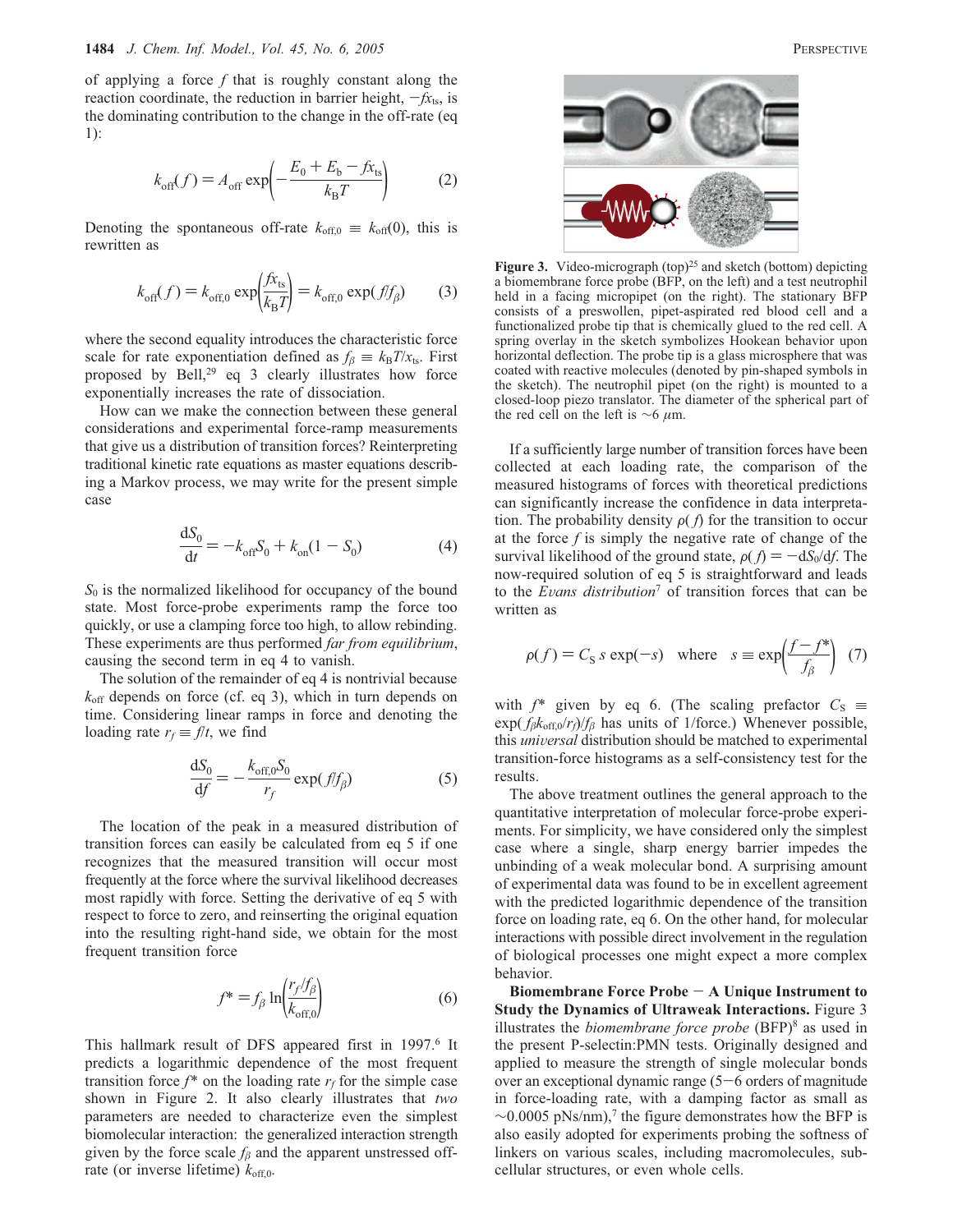On the left side of both parts of Figure 3, a stationary glass micropipet holds a partially aspirated, preswollen red blood cell to which a small glass bead—the probe tip—was glued chemically. The pressurized red cell is basically an empty membrane bag that behaves like an ideal Hookean spring when deformed along the axis of the rotationally symmetric assembly. A major advantage of the BFP over other piconewton force transducers is that it provides the experimentalist with a handle on its spring constant  $k_t$ . Not only is  $k_t$  known fairly accurately from membrane mechanics, it can even be adjusted over a considerable range (∼0.1-5 pN/nm) by changing the suction pressure in the pipet that holds the red blood cell. Given  $by<sup>8</sup>$ 

$$
k_{\rm t} \simeq 2\pi \frac{\underline{\sigma}}{\ln[4R_0^{2}/(R_{\rm p}R_{\rm c})]}\tag{8}
$$

the BFP spring constant depends on the membrane tension σ set by the aspiration pressure Δ*p* through

$$
\underline{\sigma} = \frac{1}{2} \frac{R_0 R_\text{p}}{R_0 - R_\text{p}} \Delta p \tag{9}
$$

and on three geometric parameters: the radius  $R_0$  of the spherical portion of the aspirated cell (measured in the absence of an axial force), the radius  $R_p$  of the micropipet, and the radius  $R_c$  of the contact disk between red cell and probe-tip bead. A recent experimental study assessing the accuracy of eq 8 gave a sound confirmation of the validity of this equation.30

Multiplying  $k_t$  by the deflection of the force transducer (red blood cell) gives force. The transducer deflection is determined from the displacement of the dark diffraction band at the rear of the probe tip. Optical microscopy (Carl Zeiss, Inc., Thornwood, NY) combined with fast video imaging (SensiCam, Cooke Corp., Auburn Hills, MI) allows us to track this diffraction pattern with a resolution of  $5-10$ nm at frame rates up to  $\sim$ 1500 frames per second (fps). The 50-fold increase in temporal resolution over the conventional video framing speed (30 fps) is critical for detection of events over a range of  $5-6$  orders of magnitude in force-loading rate. Monitoring the force in real time at ∼0.6-ms intervals has also enabled us to implement a fast feedback algorithm to control, for example, the impingement force upon touch of a test object to the transducer. Dedicated software allows us to set the approach speed, the feedback-controlled (negative) impingement force, duration of touch, and rate of force loading as needed in each experiment. At high pulling speeds the force reported by the BFP needs to be corrected for viscous damping. The damping coefficient of the (parallel) viscous component of the BFP transducer is easily determined from its exponentially decaying recoil after detachment from any test surface.<sup>7,27</sup>

The probe tip is decorated with the receptor (here: P-selectin) for an adhesive molecule (here: PSGL-1) that is immobilized on a test surface. Using a second micropipet to hold and translate the test surface gives our setup great versatility. For example, the test surface can be the chemically modified surface of another glass bead, as in our P-selectin:PSGL-1 tests. Alternatively, as in the case shown in Figure 3, the membrane of an intact neutrophil can be used as the test surface, thus allowing us to study membranebased adhesion molecules in their natural environment. Translating this test surface into contact with the force probe and subsequently retracting it at the desired rate of forceloading allows us to determine the dynamic adhesion strength and, if needed, the softness of linkers. Translation with nanometer positioning accuracy is achieved by a closed-loop piezo actuator (Polytec PI, Inc., Auburn, MA).

A typical measurement runs for up to 500 test cycles, after which a new BFP (fresh red cell, probe bead, and test surface) is assembled before proceeding with the experiment. When probing dynamic bond strength, up to ∼500 bondfailure forces are usually collected at each loading rate, ideally with an attachment frequency of ∼10% of the total number of touches. This low bond frequency provides high confidence that the recorded attachments are mostly single bonds. (For example, assuming Poisson-distributed attachment events, the confidence for bonds to be single is 95% at an attachment frequency of  $10\%$ .<sup>7</sup>)

## RESULTS

Figure 4 presents an overview of two different BFP experiments that we performed to test the P-selectin:PSGL-1 bond (Figure 4A) and the P-selectin:PMN interaction (Figure 4B). Force-time curves recorded during typical test cycles are shown at the bottom. Negative forces mark the feedbackcontrolled compression of the BFP spring as observed after the test surface had been translated into contact with the probe bead. Subsequently, the test surface was retracted at a preset "nominal" force-loading rate  $r_f^0 \equiv k_t v_{\text{pull}}$  defined as the product of the BFP spring constant  $k_t$  and the piezo pulling speed  $v_{\text{null}}$ . This retraction created an increasing force load on any adhesive attachments that had formed during the contact between the two reactive surfaces. The true loading rate experienced by all serial linkages during this stage is the local slope  $r_f \equiv df/dt$  of the measured force-time curve. Final detachment of the BFP from the test surface was observed as the recoil of the BFP spring to zero force.

For bead-vs-bead tests such as in Figure 4A, the slope *rf* of the linear force rise is roughly the same as the nominal loading rate  $r_f^0$ . The maximum force immediately before detachment was recorded as the rupture force of an individual bond, tested at the given loading rate. Collecting a large number of P-selectin-PSGL-1 rupture forces over a wide range of loading rates and plotting the most frequent rupture forces as a function of the logarithm of the loading rate provided us with the dynamic force spectrum of this adhesion bond (see the next subsection).

The example curves in Figure 4B show intriguing force histories recorded in P-selectin:PMN tests at various nominal force-loading rates  $r_f^0$ . Dotted lines indicate the behavior that one would expect for a rigid linkage where  $r_f = r_f^0$ . The measured forces rise considerably slower, which reflects linker softness-in this case, the softness of the PMN. At all loading rates, the typical force-time behavior of sufficiently long-lived attachments revealed two distinct regimes of PMN softness. The first was an initial elastic deformation of the cell cortex by  $\sim$ 200-500 nm, evident in the linear force rise up to the crossover force labeled  $f_{\otimes}$ . In the second regime beyond  $f_{\otimes}$ , the rheological response was a continually growing cell extension (up to several micrometers) at quasiconstant force, resembling plastic flow. At this stage,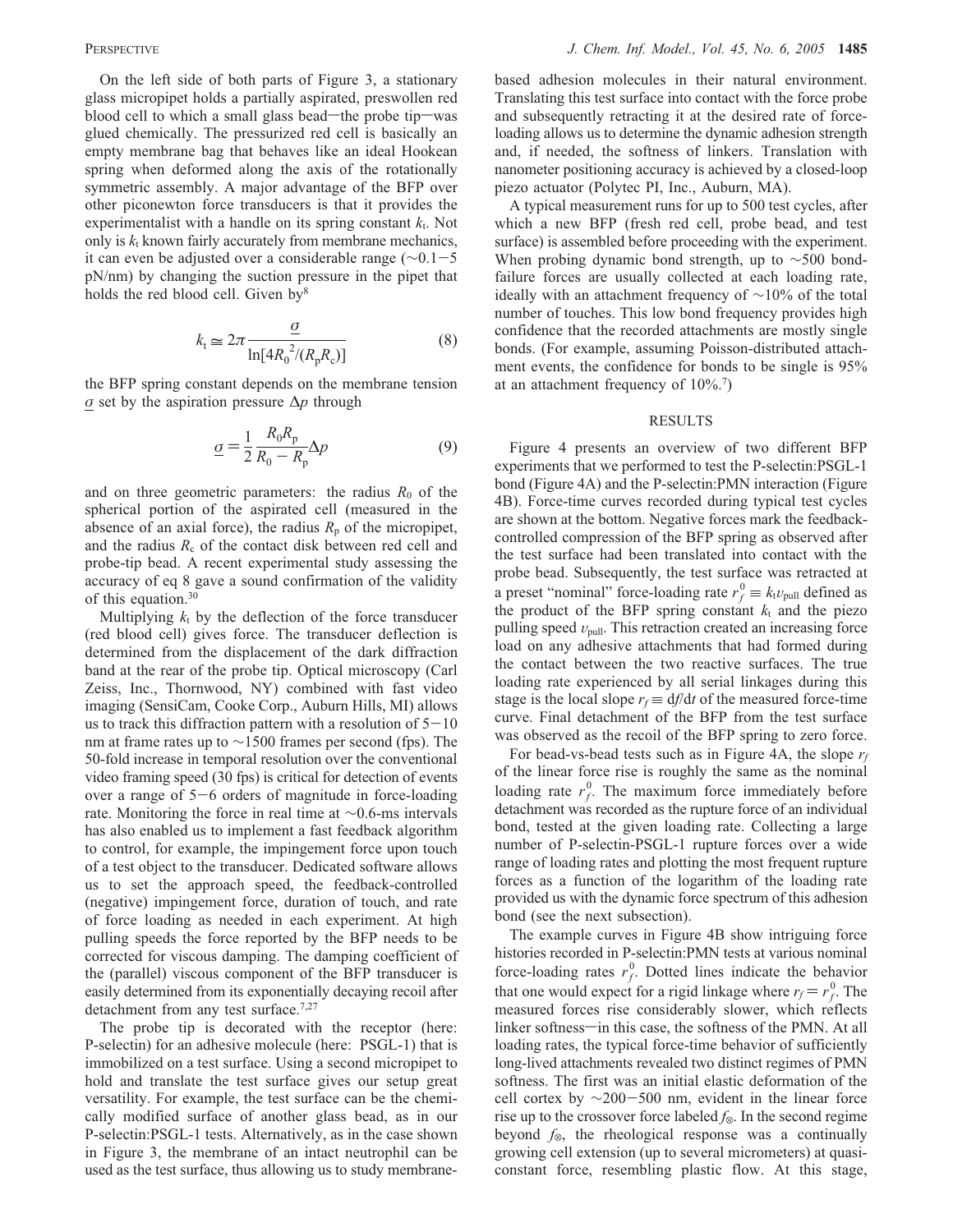

**Figure 4.** Sketches of BFP experiments (top) and force-time curves recorded during test cycles (bottom) for the P-selectin:PSGL-1 bond (**A**) and for the interaction between P-selectin and intact neutrophils (**B**).26 In both cases, P-selectin (denoted by pin-shaped symbols) was immobilized on the probe-tip bead. The test surface in **A** is another glass bead coated with isolated PSGL-1 (wedge-shaped symbols). In **B**, the membrane of a pipet-held PMN represents the test surface. The difference between the force-time curve in **A** and the three example curves (taken at different force-loading rates) in **B** illustrates a two-step rheological response of the soft PMN to point loads. (For more details see the text.)



Figure 5. Sketch of a BFP:PMN test cycle<sup>25</sup> consisting of (top to bottom): (i) PMN approach, (ii) feedback-controlled touch to the BFP with formation of a P-selectin:PSGL-1 attachment, (iii) initial elastic deformation of the cell cortex upon PMN retraction, (iv) tether extrusion after release of the cytoskeletal anchor of PSGL-1, and (v) detachment and recoil of the BFP due to P-selectin: PSGL-1 dissociation. The panel on the right gives a schematic illustration of the envisioned nanomechanical processes during these steps.

nanoscale membrane tubes ("tethers") were extruded from the neutrophil. The tethers were generally invisible, apart from an occasional funnel-shaped protrusion at the cellular tether base. As illustrated in Figure 5, we interpret the abrupt transition from elastic to plastic-like behavior at the force  $f_{\otimes}$ as the failure of a molecular linkage that anchors the intracellular tail domain of PSGL-1 to the cortical cytostructure of the leukocyte.<sup>10,25</sup> To avoid speculation, we will call this attachment in the following the "cytoskeletal anchor of PSGL-1", without attempting to identify the exact nature of the possibly complex linkage, nor where exactly it may rupture under force.

Presuming the existence of this cytoskeletal anchor of PSGL-1 in normal neutrophils, the formation of an extracellular P-selectin:PSGL-1 adhesion bond will initially establish a membrane-spanning attachment between P-selectin and the PMN cortex, with PSGL-1 acting as a transmembrane "bridge". Such a serial bond is an excellent candidate for a

"preprogrammed" molecular structure with functional importance in the mechanoregulation of leukocyte adhesion. Clearly, the P-selectin-mediated PMN attachment to the endothelium will terminate if the extracellular P-selectin: PSGL-1 bond fails. The force history experienced by this bond, however, is dramatically different depending on whether PSGL-1 is anchored to the cytoskeleton or not, which in turn augments the lifetime of the extracellular adhesion bond and thus the duration of the contact between the PMN and the endothelium. Our experimental approach has allowed us not only to characterize both constituents of this serial bond separately but also to quantify the directly related two-step rheological cell response to point loads. The results are summarized in the following subsections.

**The P-Selectin:PSGL-1 Catch Bond** - **A Mechanochemical Molecular Switch that Prevents Leukocyte** Arrest in Slow Flow. A peculiar shear-threshold behavior<sup>31-33</sup> of rolling neutrophils or test particles has frequently been observed in flow-chamber experiments. Below a certain shear rate, the lifetimes of transient attachments of neutrophils to selectin-coated substrates did unexpectedly not increase further. Instead, the attachments appeared to become *weaker*, despite the reduced shear stresses that the cells were subjected to. Recent findings showed that this behavior can be traced directly to the molecular interaction between selectins and PSGL-1.24,34,35

Figure 6 presents the dynamic force spectrum of the P-selectin:PSGL-1 bond that we measured with the setup shown in Figure 4A.<sup>24</sup> Focusing first on the filled squares, a clear logarithmic dependence between rupture force and loading rate is seen at rates larger than ∼300 pN/s, in close agreement with the prediction of eq 6. For this range of loading rates, the interaction is characterized by a force scale  $f_\beta \approx 18$  pN and an apparent unstressed off-rate of  $k_{\text{off,0}} \approx$  $0.37 \text{ s}^{-1}$ . However, when bonds were loaded by force ramps with rates below ∼300 pN/s, the most frequent rupture force dropped to near zero (filled upside-down triangles), in agreement with the observed shear-threshold behavior of rolling neutrophils. On the other hand, when the same slow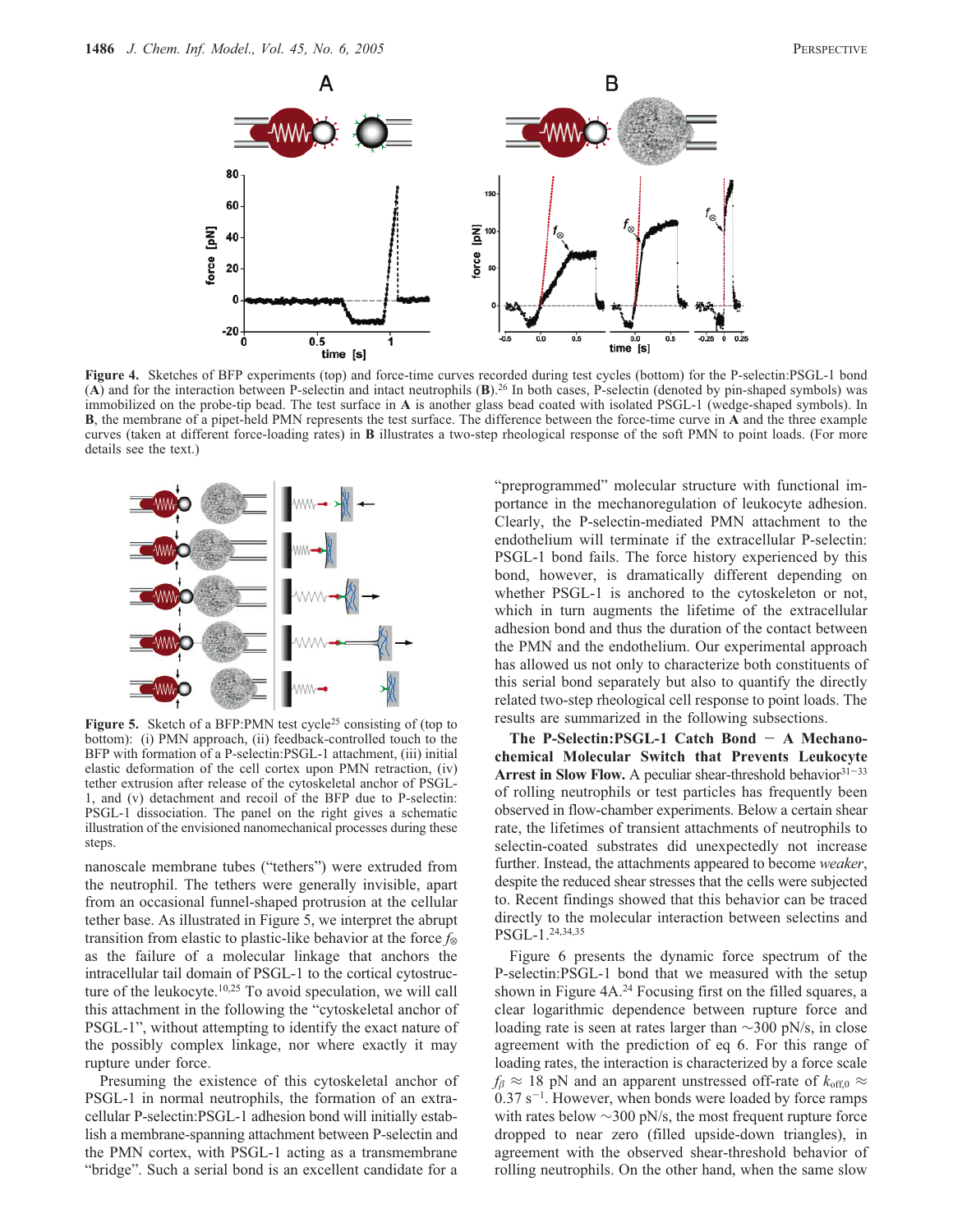

**Figure 6.** Most frequent rupture force (highest peak in individual histograms) as a function of the loading rate for the P-selectin: PSGL-1 bond.<sup>24</sup> Filled symbols (squares and triangles) were obtained by loading single attachments with a steady ramp of force. Empty squares were obtained using a different force protocol that consisted of an initial fast step to  $20-30$  pN, followed by a linear ramp at the indicated loading rate.



**Figure 7.** Conceptualized energy landscape with two separate unbinding pathways. A landscape of this form is thought to govern the P-selectin:PSGL-1 interaction.

loading rates were applied after a quick initial step in force (to  $20-30$  pN within  $5-6$  ms), the most frequent rupture force (empty squares) followed the same spectrum that had been found at high loading rates using the continuous force ramp. Clearly, the initial force jump "locked" the interaction in the bound state. Interestingly, Dembo et al. anticipated this behavior as early as 1988, calling bonds of this type "catch-slip bonds".<sup>36</sup>

These observations, and a number of additional experimental results,<sup>24</sup> led us to the conclusion that the dissociation of the P-selectin:PSGL-1 bond can occur along two distinct unbinding pathways. A conceptual view of the envisioned energy landscape underlying this behavior is shown in Figure 7. An important detail is the existence of two ground states. In the absence of force, or if the bond is loaded very slowly, the dissociation follows the "easy-out" pathway (1) across a small energy barrier. This pathway is little affected by force; hence it was sketched perpendicular to the direction of force application. On the other hand, the initially high energy barrier impeding pathway (2) as well as the second ground state are lowered by force. This gradually "empties" the ground state of path (1) and thus prevents dissociation along that pathway-as long as the force increases fast enough. Eventually, pathway (1) shuts down completely, and the



**Figure 8.** Most frequent transition force for release of the cytoskeletal anchor of PSGL-1 as function of the average loading rate.25

situation in the (2)-direction becomes the simple, onedimensional case discussed above in the background section on DFS.

This example demonstrates how single molecules can act as mechanochemical switches. In the present case, the strength of an important cellular adhesion bond is toggled between low and high depending on the force-loading rate. The resulting dramatic weakening of transient adhesion bonds between leukocytes and the endothelium under low shear stress is believed to prevent clogging in blood vessels where flow is slow.

**The Cytoskeletal Anchor of PSGL-1 Exhibits the Signature of a Weak Chemical Bond.** Using the setup shown in Figure 4B, we also collected the values of the crossover forces  $f_{\otimes}$  obtained over a 200-fold range of (average) measured loading rates into histograms.25 These histograms were well described by the probability distribution eq 7, and the dynamic force spectrum of the most likely crossover forces (shown in Figure 8) revealed a linear dependence of the transition force on the logarithm of the loading rate, as predicted by eq 6. This good agreement between the measured crossover forces and the theoretically predicted behavior of a single, weak chemical bond is a strong indication that the transition at  $f_{\otimes}$  reflects the failure of a single linkage, i.e., the weakest link in the possibly complex molecular structure that anchors PSGL-1 to the cytoskeletal cortex of PMNs. The force scale that best characterizes this interaction was found to be  $f_\beta \approx 17$  pN, with the apparent unstressed off-rate in the range of  $k_{\text{off,0}} \approx$  $0.7-1.7$  s<sup>-1</sup>.

**A Two-Step Rheological Cell Response Dramatically Decreases the Load on the Adhesion Bond.** To quantify the observed two-step rheological response of PMNs to point loads,<sup>25,26</sup> we have adopted the following phenomenological description of the measured force-time curves (such as shown in Figures 4B and 9). A straight line was matched to the linear force rise in the initial elastic regime (cf. Figure 9). Its slope is the measured loading rate  $r_f$  in this regime. The spring constant  $k_i$  for this elastic deformation of the PMN's cytoskeletal cortex is easily calculated as

$$
k_{\rm i} = k_{\rm t} \frac{1}{r_{\rm f}^0/r_{\rm f} - 1} \tag{10}
$$

recognizing that the PMN is in series with the force transducer. The subsequent approach to an apparent force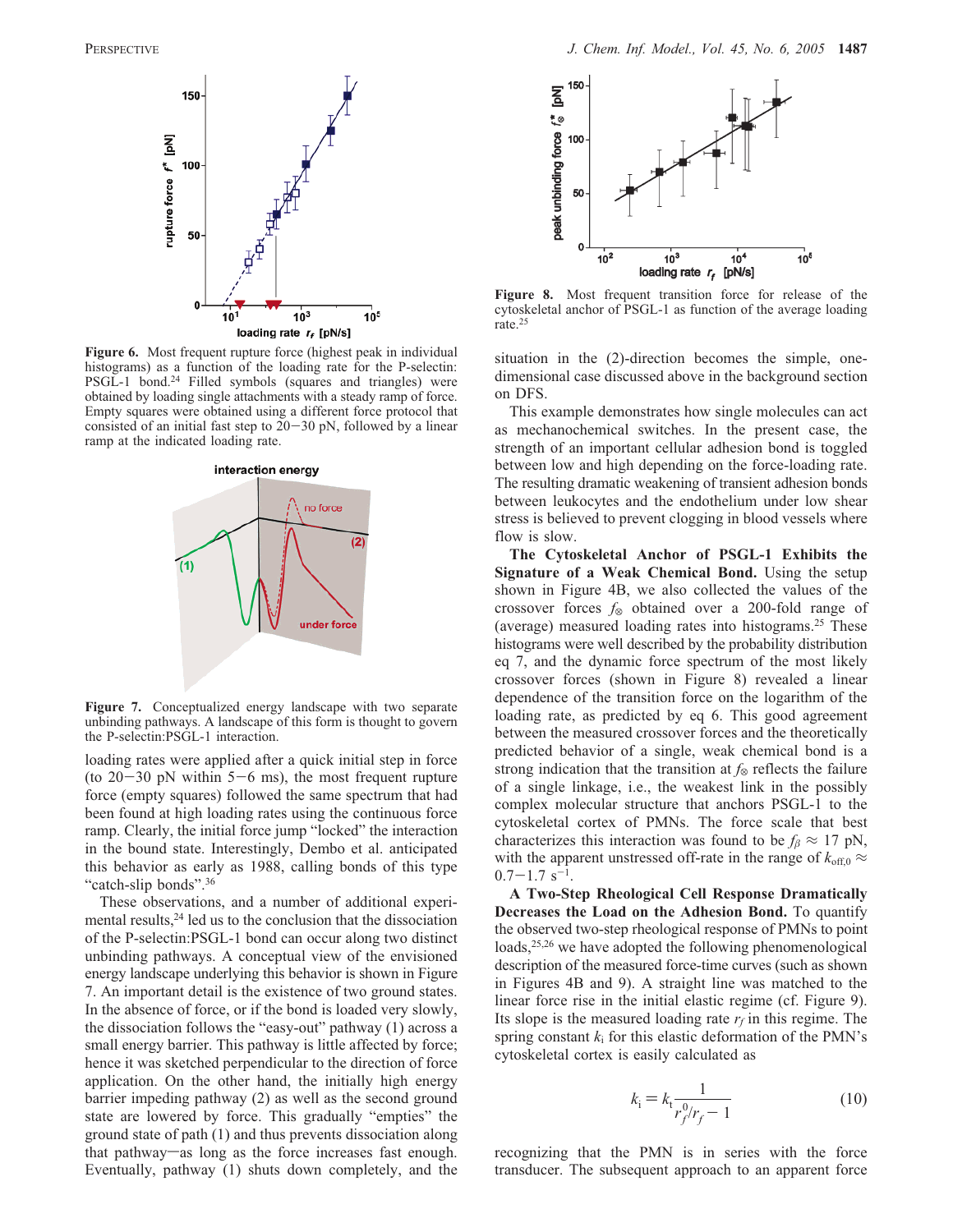

**Figure 9.** Phenomenological description of the typical force evolution during tensile point-loading of a neutrophil.<sup>26</sup> Pulling on a rigid structure would give a straight line with slope  $r_f^0$  (dotted line). In contrast, the initial soft-elastic response of the PMN cortex produces a linear rise in force up to  $f_{\otimes}$  at the measured loading rate  $r_f \le r_f^0$  (solid straight-line fit). Beyond  $f_{\otimes}$ , the force approach to a rate-dependent plateau *f*<sup>∞</sup> reflects viscous tether extrusion and is well described by an exponential fit (curved solid line).



**Figure 10.** Spring constants for the initial soft-elastic deformation of the PMN cortex under a tensile point load.<sup>25</sup> The values were obtained from the slopes  $r_f$  of straight-line fits to the linear regime of the force-time curves (cf. Figure 9) using eq 10.

plateau was almost always well described by an exponential fit of the form (cf. Figure 9)

$$
f(t) = f_{\infty} - (f_{\infty} - f_1) \exp\left(-\frac{t - t_1}{\tau}\right) \tag{11}
$$

with the plateau force  $f_{\infty}$  and the characteristic time  $\tau$  as empirical fitting parameters. (Another fitting parameter, *f*<sup>1</sup>  $= f(t_1)$ , is the force at the first data point of a suitably chosen fitting range.)

Figures 10 and 11 summarize the main results of this analysis. Figure 10 shows the spring constant  $k_i$  (cf. eq 10) for the initial soft-elastic response of the PMN cortex to a point load as function of the PMN extension rate. The semilog plot reveals a value of  $k_i \approx 0.2 - 0.25$  pN/nm that is roughly constant over a large range of rates, as expected for ideal elastic behavior. (The apparent slight increase of the *ki*-values at larger rates indicates a slow viscous component, most likely due to deformation of the whole cell.) This initial elastic regime acts to soften the impact experienced by *both* constituents of a serial P-selectin:PSGL-1:cytostructure attachment, i.e., the P-selectin:PSGL-1 adhesion bond as well as the cytoskeletal anchor of PSGL-1. A similar, additional effect can be expected in vivo from the softness of the vessel walls.



**Figure 11.** Tethering forces *f*<sup>∞</sup> obtained by fitting eq 11 to the exponential-like approach of the recorded force to a plateau (cf. Figure 9).<sup>26</sup> Included is the prediction by Shao et al.<sup>20</sup> for Newtonian tether flow (dashed line) obtained from tether-force measurements over a limited range of slow pulling speeds. In contrast, the powerlaw fit to our data (solid line) reveals a strong shear-thinning effect that reduces the tethering force at high rates considerably.

The crossover to viscoelastic behavior at  $f_{\otimes}$  (Figures 4B) and 9) causes a substantially greater reduction in the stress experienced by the P-selectin:PSGL-1 bond. In this regime, the continuing growth of the total cell extension is accompanied by an exponential-like force approach to a ratedependent plateau *f*∞. Characteristic for tether extrusion, this *apparently* Maxwellian rheological response commences only after the release of the cytoskeletal anchor of PSGL-1. A plot of the tethering-plateau force as a function of the pulling speed is shown in Figure 11, where we have also included the result of pioneering studies of leukocyte-tether mechanics by Hochmuth and co-workers.<sup>20</sup> The data obtained with the biomembrane force probe reveals clearly that tether flow is not Newtonian. Instead, tether extrusion at higher rates is greatly facilitated by a shear-thinning behavior of cell material as it flows onto the tether. Obtained from a  $log$ log plot of the BFP data, the power law

$$
\frac{f_{\infty}}{[pN]} \cong 60 \left(\frac{\nu_{\text{pull}}}{[\mu m/s]}\right)^{0.25} \tag{12}
$$

was the best match to the dependence of the tethering force on the full range of measured pulling speeds. We would like to emphasize that the previously published original data<sup>19-22</sup> are in near-perfect agreement with our tethering forces in the respective ranges of pulling speeds. However, being able to pull tethers over an exceptional, almost 1000-fold range of speeds leads us to the reinterpretation of the leukocytetethering dynamics in terms of eq 12. Additional support for this shear-thinning behavior is provided by our measurements of the characteristic times  $\tau$  for the exponential-like approach to a constant plateau force (cf. eq 11). The dependence of the characteristic time on pulling speed was found to follow the inverse power law

$$
\frac{\tau}{[s]} \approx 0.3 \left(\frac{v_{\text{pull}}}{\left[\mu \text{m/s}\right]}\right)^{-0.75} \tag{13}
$$

**Mechanoregulation of Transient Leukocyte Attachments.** Together, the above results allow us to predict the typical scenario for a transient PMN attachment to immobilized P-selectin. As mentioned earlier, an intact extra-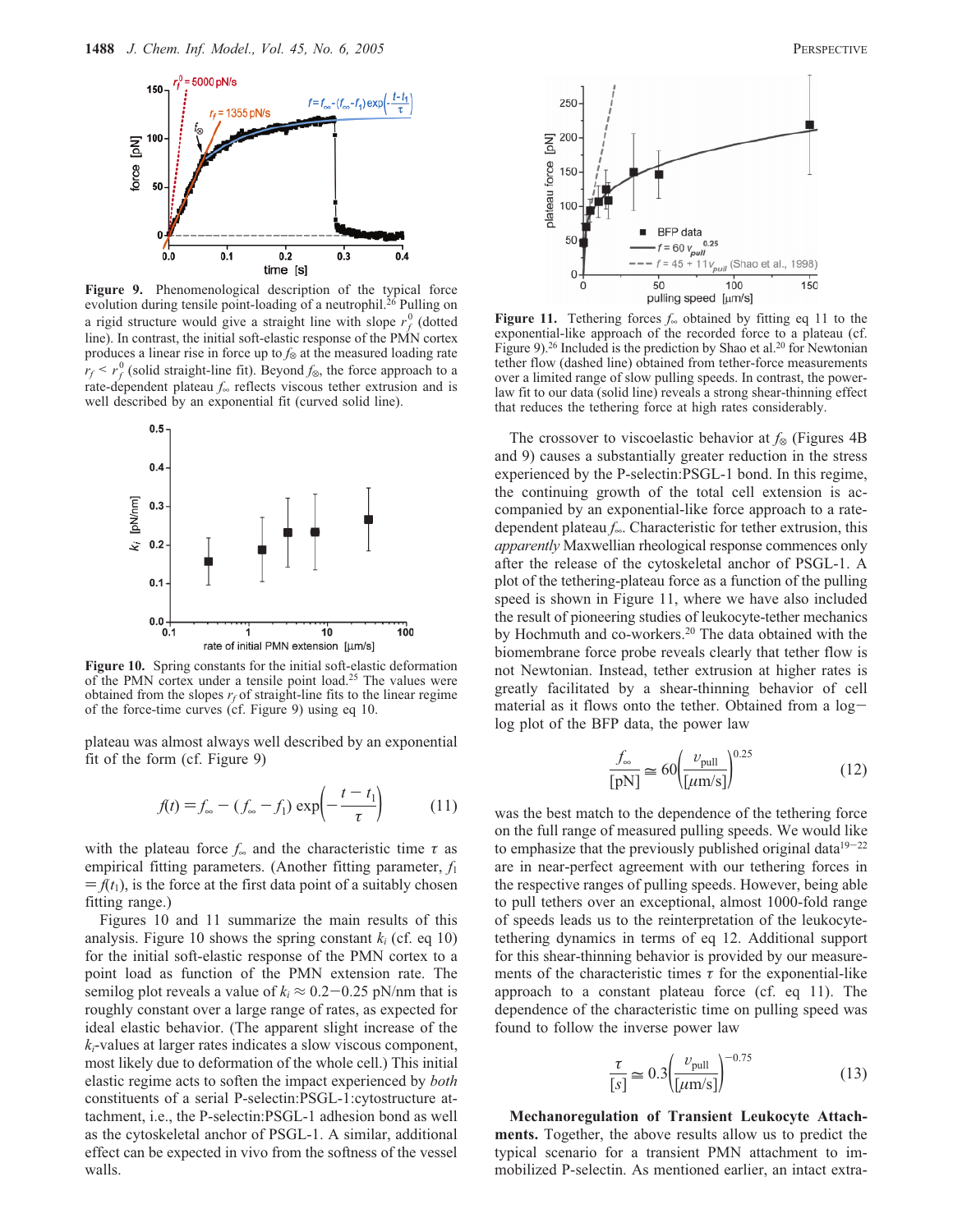

**Figure 12.** Combined dynamic force spectra of the two constituents of the serial transmembrane linkage.<sup>26</sup> Filled symbols (squares and triangles) mark the catch-bond response of the extracellular P-selectin:PSGL-1 adhesion bond (cf. Figure 6). Open circles are the most frequent failure forces of the cytoskeletal anchor of PSGL-1 (cf. Figure 8). The sketch at the top illustrates the dramatically different behavior depending on which part of the serial linkage fails first under a rising force load (taken here as the drag exerted by flow as denoted by the arrow). At low rates (left of the vertical dashed line), the extracellular P-selectin:PSGL-1 bond breaks first, leading to PMN detachment from immobilized Pselectin. At rates above a threshold of ∼300 pN/s, the cytoskeletal anchor of PSGL-1 is the weaker link in the serial attachment. Its failure enables tether extrusion, which fundamentally changes the force history experienced by the still-intact P-selectin:PSGL-1 bond.

cellular P-selectin:PSGL-1 adhesion bond is a prerequisite for the existence of such an attachment. Following the formation of a P-selectin:PSGL-1 bond, the PMN is moved away from the attachment site, e.g., by the drag of the bloodstream, or in our experiments by translation of the pipet that holds the cell. During this small displacement, the elastic softness of the cellular cortex leads to a gradual, quasi-linear increase of the force experienced by the adhesion bond. The cell-translation speed (set, e.g., by the local flow rate) and the cortical softness determine the bond's force-loading rate at this stage. The loading rate, in turn, toggles a mechanochemical switch that is preprogrammed into the molecular structure of the P-selecting-PSGL-1 complex itself, determining its adhesive strength. If the loading rate is smaller than a threshold of ∼300 pN/s, the P-selectin:PSGL-1 bond has practically no strength; consequently, the PMN detaches as depicted in Figure 12 (to the left of the vertical dashed line).

On the other hand, for loading rates above this threshold, the P-selectin:PSGL-1 bond acquires a dynamic strength that is substantially higher. The putative cytoskeletal anchor of PSGL-1 is in series with this bond; hence, both constituents of the serial linkage continue to experience the same rising force load. The dynamic force spectra for failure of these two linkages are combined in Figure 12. It is seen clearly that at all loading rates above  $\sim$ 300 pN/s, the most frequent failure force *f*\* of the P-selectin:PSGL-1 bond is *higher* than the most likely force  $f_{\otimes}$  at which the cytoskeletal anchor of

PSGL-1 is released. In other words, the cytoskeletal anchor of PSGL-1 will most often fail *before* the rising force can reach the rupture level of the extracellular P-selectin:PSGL-1 adhesion bond. This earlier release of the cytoskeletal anchor of PSGL-1 has two dramatic consequences: (i) the force history experienced by the still-intact P-selectin:PSGL-1 bond changes completely and (ii) the PMN resumes movement at moderate speeds, covering distances that are considerably larger than its initial displacement from the attachment site.

Examples for the change in force history at  $f_{\otimes}$  are given in Figures 4B and 9. After failure of the cytoskeletal anchor of PSGL-1, tether extrusion causes an exponential drop of the rate at which the remaining extracellular bond is loaded. The situation now resembles plastic-like flow, i.e., a quasiconstant-force displacement at fixed speed. This results in a significant increase of the mean survival time of the P-selectin:PSGL-1 bond, or equivalently, of the PMN attachment. In other words, the release of the cytoskeletal anchor of PSGL-1 and the subsequent tether flow represent a mechanical fuse that prevents premature cell detachment from immobilized P-selectin. Interestingly, the force-plateau levels ( *f*<sup>∞</sup> in Figure 11) are not linearly proportional to the tether-extrusion speed. Instead, a shear-thinning tether flow causes an additional reduction in the force load exerted on any surviving P-selectin:PSGL-1 bonds at high extrusion speeds. In vivo, the resulting prolonged lifetime of PMN attachments, in combination with the extrusion of membrane tethers, will enable PMNs to move slowly downstream of the blood flow for some time. The shear flow will, at the same time, act to push the tethered PMN against the vessel wall. This gives the cell the opportunity to form new adhesive bonds with the endothelium before the current P-selectin: PSGL-1 bond eventually fails.

#### **CONCLUSIONS**

We used the biomembrane force probe to test the adhesive strengths of attachments between surface-bound P-selectin and either intact neutrophils or immobilized PSGL-1. Combining single-molecule with single-cell experiments has enabled us to paint a comprehensive picture of intriguing nano-to-micromechanical processes that play key roles in the regulation of the initial stages of leukocyte adhesion. In addition to the dependence on the bloodstream's shear rate and on the surface densities of adhesion sites,<sup>37,38</sup> we have shown that the duration of endothelial contacts of a leukocyte (via P-selectin) is significantly affected by (i) the mechanochemical switch that is preprogrammed into the structure of the P-selectin:PSGL-1 complex, and that selects one of two unbinding pathways depending on the loading rate, (ii) the dynamic strength of the intracellular linkage that anchors PSGL-1 to the cortical cytoskeleton, (iii) the *relative* strengths of the above two constituents of the serial transmembrane linkage P-selectin:PSGL-1:cortical cytostructure over a broad range of force-loading rates, (iv) the two-step rheological response of soft linkers supporting the attachments, i.e., the crossover from an initial elastic extension of the PMN cortex to viscoelastic, constant-force tether flow, and (v) the additional reduction in bond load at high rates due to the shear-thinning behavior of cell material as it flows onto a tether.

Together, these mechanisms not only prevent permanent cell arrest at sites where blood flow is low but also enable